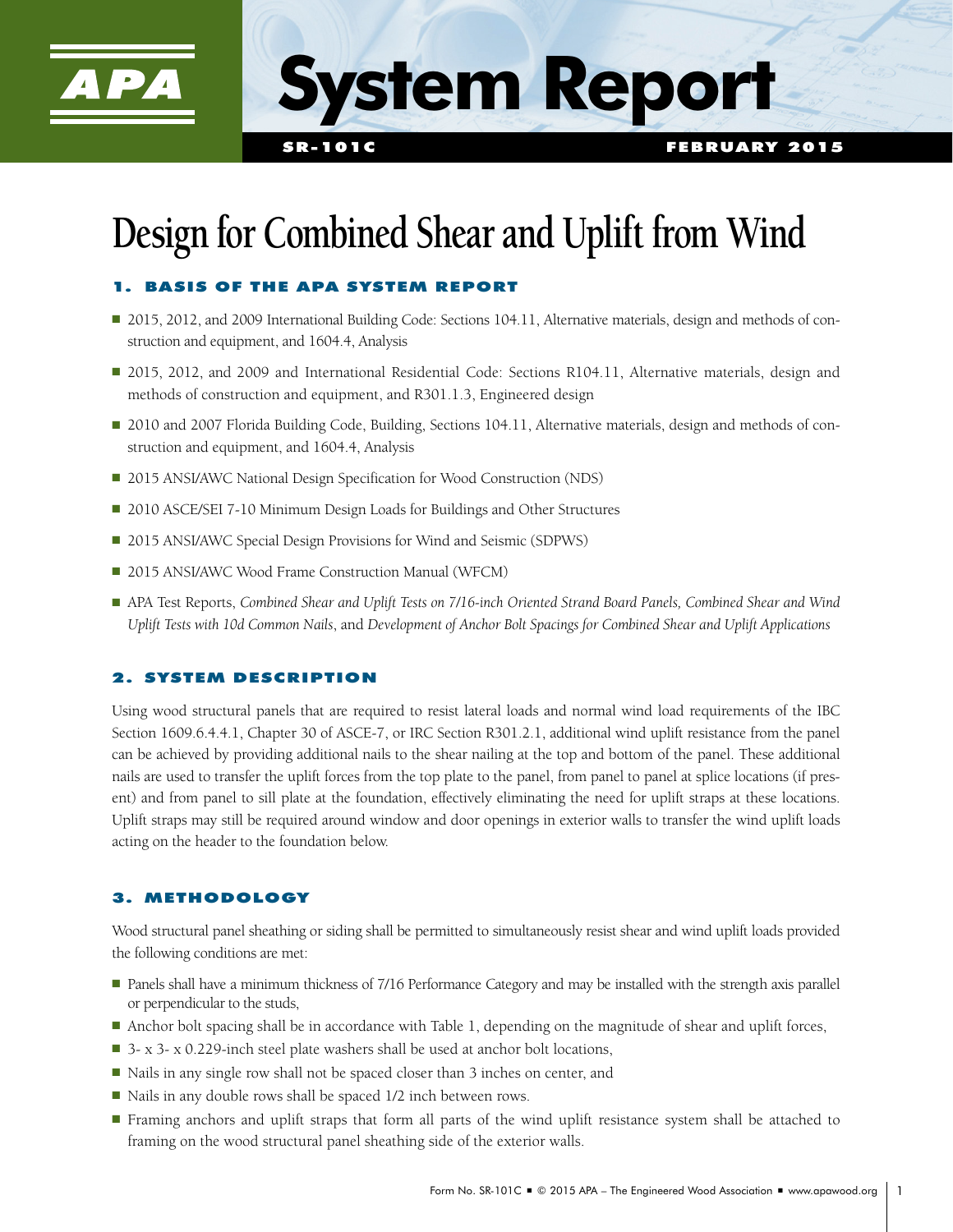The above conditions effectively eliminate the cross-grain bending as a failure mode in the bottom plate, as shown by full-scale test results. Assuming conditions are met, the following steps may be used to design wood structural panel sheathing or siding to simultaneously resist shear and wind uplift loads.

|                             |              | <b>Allowable Design</b> |                   |                               |      | ANCHOR BOLT SPACING (INCHES) FOR COMBINED SHEAR AND WIND UPLIFT <sup>(a)</sup> |      |      |      |      |     |     |       |  |
|-----------------------------|--------------|-------------------------|-------------------|-------------------------------|------|--------------------------------------------------------------------------------|------|------|------|------|-----|-----|-------|--|
| <b>Nail Size</b>            | Shear (plf)  |                         |                   | Allowable Design Uplift (plf) |      |                                                                                |      |      |      |      |     |     |       |  |
|                             | $G = 0.50$   |                         | 0                 | 108                           | 216  | 324                                                                            | 432  | 540  | 648  | 729  | 864 | 972 | 1,080 |  |
|                             |              | $G = 0.42$              | $\Omega$          | 100                           | 200  | 300                                                                            | 400  | 500  | 600  | 675  | 800 | 900 | 1,000 |  |
| 8d (0.131"<br>$x 2 - 1/2$   | $\Omega$     | $\Omega$                | 48 <sup>(c)</sup> | 42                            | 36   | 36                                                                             | 32   | 24   | 24   | 19.2 | 16  | (b) | (b)   |  |
|                             | 200          | 184                     | 48                | 42                            | 36   | 36                                                                             | 32   | 24   | 24   | 19.2 | 16  | (b) | (b)   |  |
|                             | 335          | 308                     | 36                | 32                            | 24   | 24                                                                             | 24   | 24   | 19.2 | 19.2 | 16  | (b) | (b)   |  |
|                             | 490          | 451                     | 24                | 24                            | 19.2 | 19.2                                                                           | 19.2 | 16   | 16   | (b)  | (b) | (b) | (b)   |  |
| 10d (0.148"<br>$\times$ 3") | $\mathbf{0}$ | $\Omega$                | 48                | 42                            | 36   | 36                                                                             | 32   | 24   | 24   | 19.2 | 16  | 16  | 16    |  |
|                             | 200          | 184                     | 48                | 42                            | 36   | 36                                                                             | 32   | 24   | 24   | 19.2 | 16  | (b) | (b)   |  |
|                             | 435          | 400                     | 24                | 24                            | 24   | 19.2                                                                           | 19.2 | 19.2 | 16   | 16   | (b) | (b) | (b)   |  |

(a) The minimum wall sheathing thickness shall be in accordance with Footnote c to Table 4.

(b) Outside the scope of SDPWS.

(c) This anchor bolt spacing is provided for interpolation purposes.

#### Step 1—Design the shear walls

The first step in designing for combined shear and wind uplift is to design the shear walls for the structure under the applied wind loads. This method may be used for either the conventional segmented shear wall or perforated shear wall methods. When using the segmented method, a table similar to Table 2 of this report can be used to determine the required panel thickness (Performance Category), nail size, and spacing for the individual shear walls. Note that a minimum 7/16 Performance Category wood structural panel sheathing or siding panel must be used.

When using the perforated shear wall method, an additional step is required in the shear wall design. This is the step where the Shear Resistance Adjustment Factor  $(C_$ ) is used to adjust the Table 2 design values for the geometry of the wall penetrations (see AWC *Special Design Provisions for Wind and Seismic*). Once the perforated shear wall design is complete, however, the nailing type and schedule information is used in exactly the same way as discussed in Step 3. Information on the perforated shear wall design method is available in Section 4.3 of the AWC *Special Design Provisions for Wind and Seismic*.

Also note that wind uplift loads must be distributed around the opening and into the structure below. This may require hardware specifically designed for such applications.

#### Step 2—Determine required uplift

The required wind uplift at the top of the wall can be found prescriptively by using Table 3, which was taken from the AWC *Wood Frame Construction Manual* (WFCM). Note that the WFCM tables are based on "nominal" values and must be divided by 2.0 to achieve allowable stress design values for use in this publication. The wind values in the WFCM already include the 1.4 load duration adjustment for wind.

#### Step 3—Determine combined shear and uplift nailing

Based on the nail size and spacing determined in Step 1, find an uplift capacity larger than or equal to the required wind uplift loads determined in Step 2 using Table 4.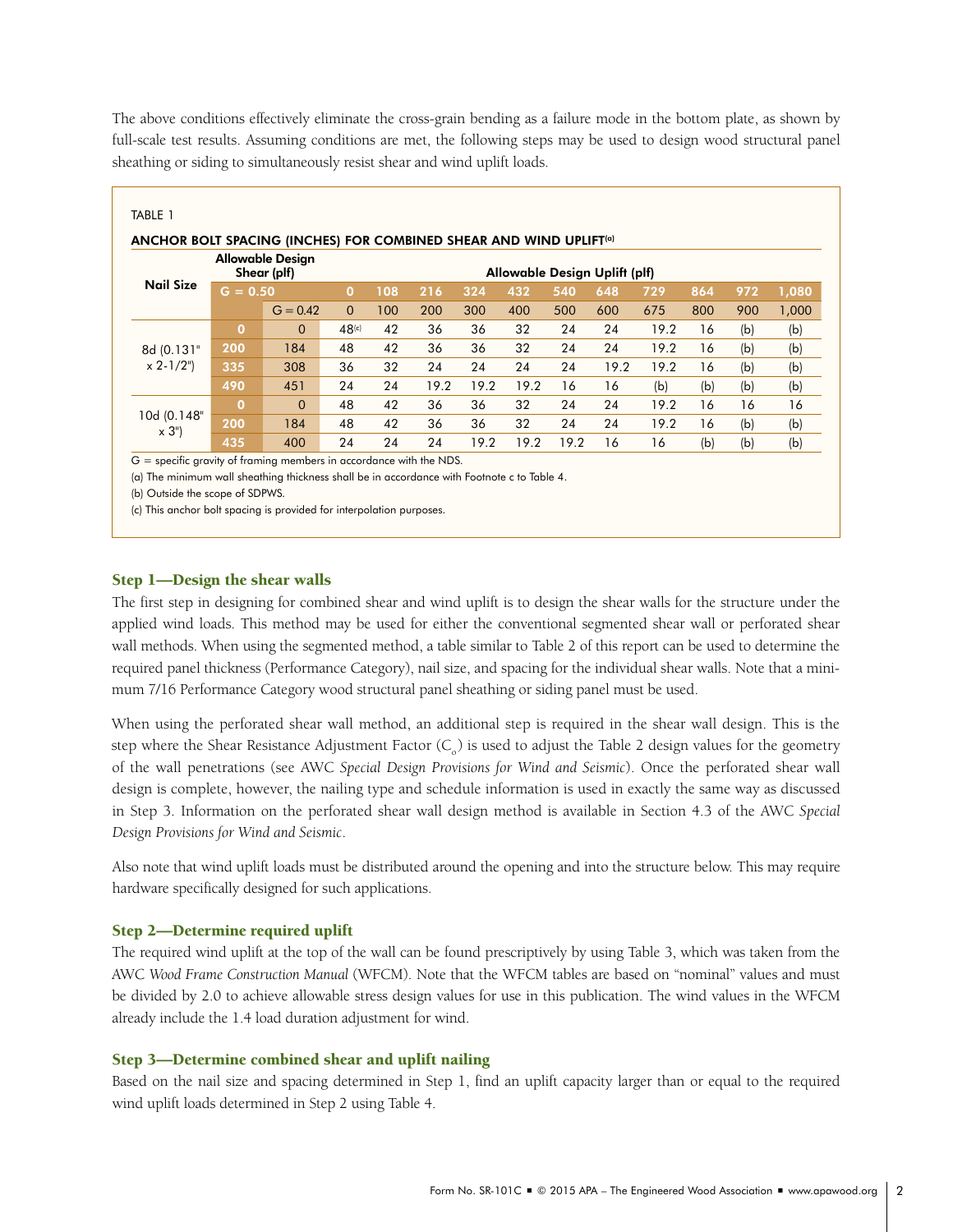#### 4. DESIGN CAPACITIES

#### TABLE 2

#### ALLOWABLE SHEAR CAPACITIES FOR WOOD STRUCTURAL PANEL SHEAR WALLS FOR WIND LOADS (for Allowable Stress Design)(a)

|                                          |                                      |                             | <b>Framing Species</b><br>$G \ge 0.50$  |        |                    |                    | <b>Framing Species</b><br>$0.50 > G \ge 0.46$ |                    |        | <b>Framing Species</b><br>$0.46 > G \ge 0.42$ |                    |        |             |           |
|------------------------------------------|--------------------------------------|-----------------------------|-----------------------------------------|--------|--------------------|--------------------|-----------------------------------------------|--------------------|--------|-----------------------------------------------|--------------------|--------|-------------|-----------|
|                                          |                                      |                             | Panel Edge Nail Spacing (in.)(b)        |        |                    |                    |                                               |                    |        |                                               |                    |        |             |           |
|                                          |                                      |                             | 6                                       | 4      | 3                  | $2^{(c)}$          | 6                                             | 4                  | 3      | 2 <sup>(c)</sup>                              | 6                  | 4      | 3           | $2^{(c)}$ |
| Sheathina<br>Material                    | Sheathing<br>Performance<br>Category | Nail<br>Size <sup>(d)</sup> | <b>Recommended Shear Capacity (plf)</b> |        |                    |                    |                                               |                    |        |                                               |                    |        |             |           |
| Structural I                             | 7/16                                 | 8d                          | $355^{(e)}$                             | 550(e) | 705 <sup>(e)</sup> | 935(e)             | 340 <sup>(e)</sup>                            | 525(e)             | 675(e) | 895(e)                                        | 325 <sup>(e)</sup> | 505(e) | $650^{(e)}$ | 865(e)    |
|                                          | 15/32                                | 8d                          | 390                                     | 600    | 770                | 1020               | 375                                           | 575                | 740    | 980                                           | 360                | 555    | 710         | 940       |
|                                          |                                      | 10d                         | 475                                     | 715    | 930                | 1215               | 455                                           | 685                | 890    | 1165                                          | 440                | 660    | 860         | 1125      |
| Sheathing<br>Grade,<br>Plywood<br>Siding | 7/16                                 | 8d                          | 335 <sup>(e)</sup>                      | 490(e) | $630^{(e)}$        | 820 <sup>(e)</sup> | 320 <sup>(e)</sup>                            | 470 <sup>(e)</sup> | 605(e) | 785(e)                                        | $310^{(e)}$        | 450(e) | 580(e)      | 755(e)    |
|                                          | 15/32                                | 8d                          | 365                                     | 530    | 685                | 895                | 350                                           | 510                | 655    | 860                                           | 335                | 490    | 630         | 825       |
|                                          |                                      | 10d                         | 435                                     | 645    | 840                | 1075               | 415                                           | 620                | 805    | 1030                                          | 400                | 595    | 775         | 995       |
|                                          | 19/32                                | 10d                         | 475                                     | 715    | 930                | 1215               | 455                                           | 685                | 890    | 1165                                          | 440                | 660    | 860         | 1125      |

G = Specific gravity of framing members.

(a)Not all nail spacings are appropriate for combined shear and wind uplift applications.

(b)Nails of the same size required for panel edges and shall be placed along all intermediate framing at 12 inches on center.

(c) Where panel edges abut, stud framing shall be a minimum of 3 inches in nominal thickness, and nails in each row shall be staggered. In lieu of a single common framing member, two framing members that are at least 2 inches in nominal thickness shall be permitted provided they are fastened together with fasteners designed in accordance with the NDS to transfer the induced shear between members. When fasteners connecting the two framing members are spaced less than 4 inches on center, they shall be staggered.

(d)Common or galvanized box nails. Minimum nail penetration in framing shall be 1-3/8 inches for 8d nails and 1-1/2 inches for 10d nails.

(e) Allowable shear values are permitted to be increased to values shown for 15/32 Performance Category sheathing with the same nailing, provided studs are spaced a maximum of 16 inches on center.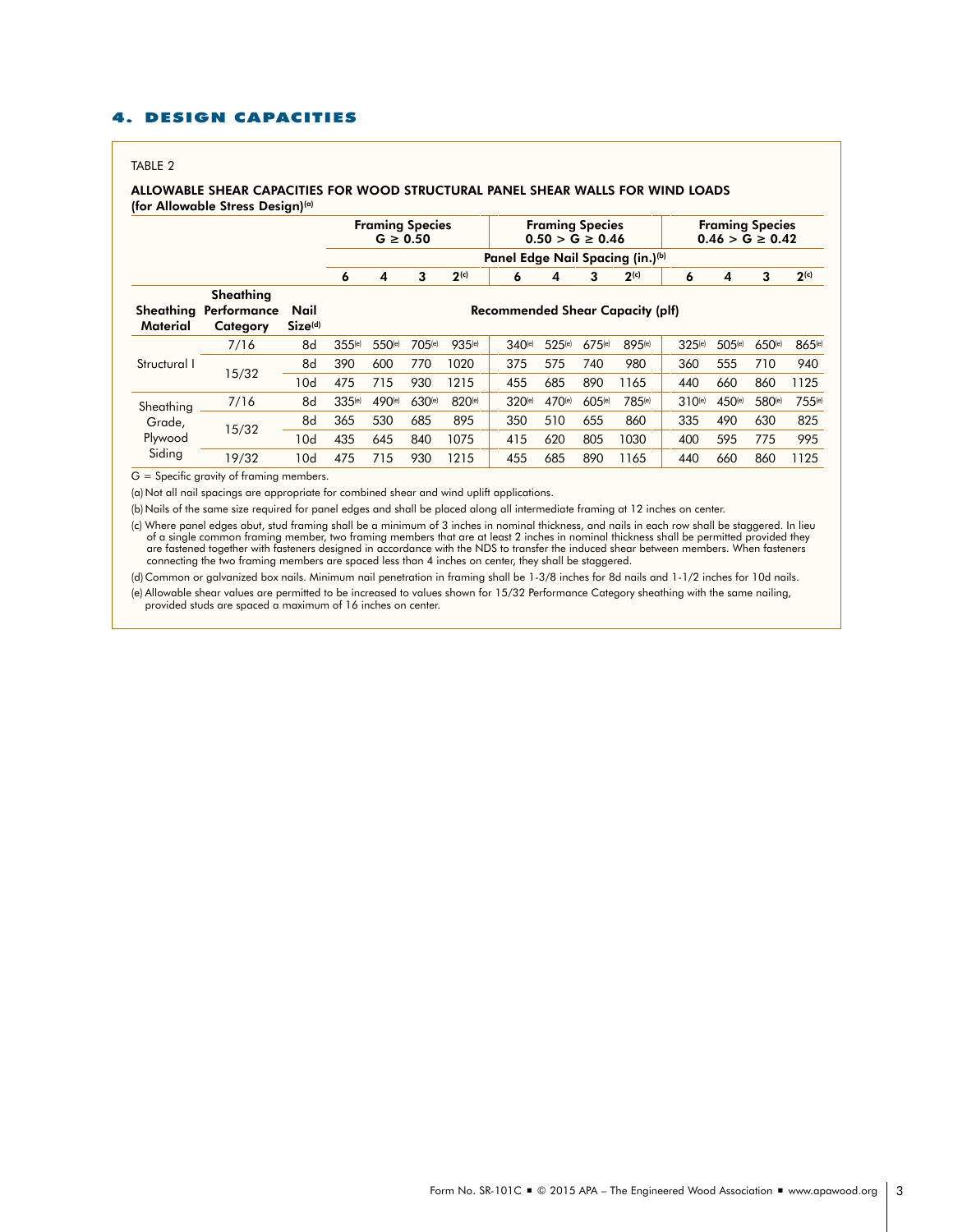#### TABLE 3

#### UPLIFT CONNECTION LOADS FROM WIND (FOR ROOF-TO-WALL, WALL-TO-WALL, AND WALL-TO-FOUNDATION) (Adopted from Table 2.2A of the 2015 *Wood Frame Construction Manual,* Courtesy of American Wood Council)

| 700-Year Wind Speed<br>3-Second Gust (mph)              |                                       | 110                                              | 115 | 120 | 130 | 140 | 150 | 160 | 170  | 180  | 195  |  |  |
|---------------------------------------------------------|---------------------------------------|--------------------------------------------------|-----|-----|-----|-----|-----|-----|------|------|------|--|--|
| <b>Roof/Ceiling Assembly</b><br><b>Design Dead Load</b> | <b>Roof Span</b><br>(f <sup>t</sup> ) | Unit Connection Loads (plf)(a)(b)(c)(d)(e)(f)(g) |     |     |     |     |     |     |      |      |      |  |  |
|                                                         | 12                                    | 118                                              | 128 | 140 | 164 | 190 | 219 | 249 | 281  | 315  | 369  |  |  |
|                                                         | 24                                    | 195                                              | 213 | 232 | 272 | 315 | 362 | 412 | 465  | 521  | 612  |  |  |
| $0$ ps $f^{(h)}$                                        | 36                                    | 272                                              | 298 | 324 | 380 | 441 | 506 | 576 | 650  | 729  | 856  |  |  |
|                                                         | 48                                    | 350                                              | 383 | 417 | 489 | 567 | 651 | 741 | 836  | 938  | 1100 |  |  |
|                                                         | 60                                    | 428                                              | 468 | 509 | 598 | 693 | 796 | 906 | 1022 | 1146 | 1345 |  |  |
|                                                         | 12                                    | 70                                               | 80  | 92  | 116 | 142 | 171 | 201 | 233  | 267  | 321  |  |  |
|                                                         | 24                                    | 111                                              | 129 | 148 | 188 | 231 | 278 | 328 | 381  | 437  | 528  |  |  |
| 10 <sub>psf</sub>                                       | 36                                    | 152                                              | 178 | 204 | 260 | 321 | 386 | 456 | 530  | 609  | 736  |  |  |
|                                                         | 48                                    | 194                                              | 227 | 261 | 333 | 411 | 495 | 585 | 680  | 782  | 944  |  |  |
|                                                         | 60                                    | 236                                              | 276 | 317 | 406 | 501 | 604 | 714 | 830  | 954  | 1153 |  |  |
|                                                         | 12                                    | 46                                               | 56  | 68  | 92  | 118 | 147 | 177 | 209  | 243  | 297  |  |  |
|                                                         | 24                                    | 69                                               | 87  | 106 | 146 | 189 | 236 | 286 | 339  | 395  | 486  |  |  |
| 15 psf                                                  | 36                                    | 92                                               | 118 | 144 | 200 | 261 | 326 | 396 | 470  | 549  | 676  |  |  |
|                                                         | 48                                    | 116                                              | 149 | 183 | 255 | 333 | 417 | 507 | 602  | 704  | 866  |  |  |
|                                                         | 60                                    | 140                                              | 180 | 221 | 310 | 405 | 508 | 618 | 734  | 858  | 1057 |  |  |
|                                                         | 12                                    | 22                                               | 32  | 44  | 68  | 94  | 123 | 153 | 185  | 219  | 273  |  |  |
|                                                         | 24                                    | 27                                               | 45  | 64  | 104 | 147 | 194 | 244 | 297  | 353  | 444  |  |  |
| 20 psf                                                  | 36                                    | 32                                               | 58  | 84  | 140 | 201 | 266 | 336 | 410  | 489  | 616  |  |  |
|                                                         | 48                                    | 38                                               | 71  | 105 | 177 | 255 | 339 | 429 | 524  | 626  | 788  |  |  |
|                                                         | 60                                    | 44                                               | 84  | 125 | 214 | 309 | 412 | 522 | 638  | 762  | 961  |  |  |
|                                                         | 12                                    | $\overline{\phantom{0}}$                         | 8   | 20  | 44  | 70  | 99  | 129 | 161  | 195  | 249  |  |  |
|                                                         | 24                                    | $\overline{\phantom{0}}$                         | 3   | 22  | 62  | 105 | 152 | 202 | 255  | 311  | 402  |  |  |
| 25 psf                                                  | 36                                    |                                                  |     | 24  | 80  | 141 | 206 | 276 | 350  | 429  | 556  |  |  |
|                                                         | 48                                    | —                                                |     | 27  | 99  | 177 | 261 | 351 | 446  | 548  | 710  |  |  |
|                                                         | 60                                    |                                                  |     | 29  | 118 | 213 | 316 | 426 | 542  | 666  | 865  |  |  |

(a) Tabulated unit uplift connection loads shall be permitted to be multiplied by 0.75 for framing not located within 6 ft of corners for buildings less than 30 ft in width (W), or W/5 for buildings greater than 30 ft in width.

(b) Tabulated uplift loads assume a building located in Exposure B with a mean roof height of 33 ft. For buildings located in other exposures, the tabulated values for 0 psf roof dead load shall be multiplied by the appropriate adjustment factor below (Table 2.1.3.1 of the WFCM) and then reduced by the appropriate dead load.

| Mean roof height (ft) | 0 - 15 | 20  | 25           | 30  | 33    |
|-----------------------|--------|-----|--------------|-----|-------|
| Exposure C            | .18    | .25 | $.3^{\circ}$ | .36 | 39. ا |
| Exposure D            | .43    | .50 | .56          |     | . .64 |

(c) Tabulated uplift loads are specified in pounds per linear ft of wall. To determine connection requirements, multiply the tabulated unit uplift load by the multiplier from the table below corresponding to the spacing of the connectors:

| <b>Connection Spacing (in.)</b> |     |        | 7.4 |      | 48   |
|---------------------------------|-----|--------|-----|------|------|
| Multiplier                      | .00 | $\sim$ | .60 | 2.00 | 4.OC |

(d) Tabulated uplift loads equal total uplift minus 0.6 of the roof/ceiling assembly design dead load.

(e) Tabulated uplift loads are specified for roof-to-wall connections. When calculating uplift loads for wall-to-wall or wall-to-foundation connections, tabulated uplift loads shall be permitted to be reduced by 73 plf for each wall above.

(f) When calculating uplift loads for ends of headers/girders, multiply the tabulated unit uplift load by half of the header/girder span (ft). Cripple studs need only be attached per typical uplift requirements.

(g) For jack rafter uplift connections, use a roof span equal to half the jack rafter length. The jack rafter length includes the overhang length and the jack rafter span.

(h) Tabulated uplift loads for 0 psf design loads are included for interpolation or use with actual roof dead loads.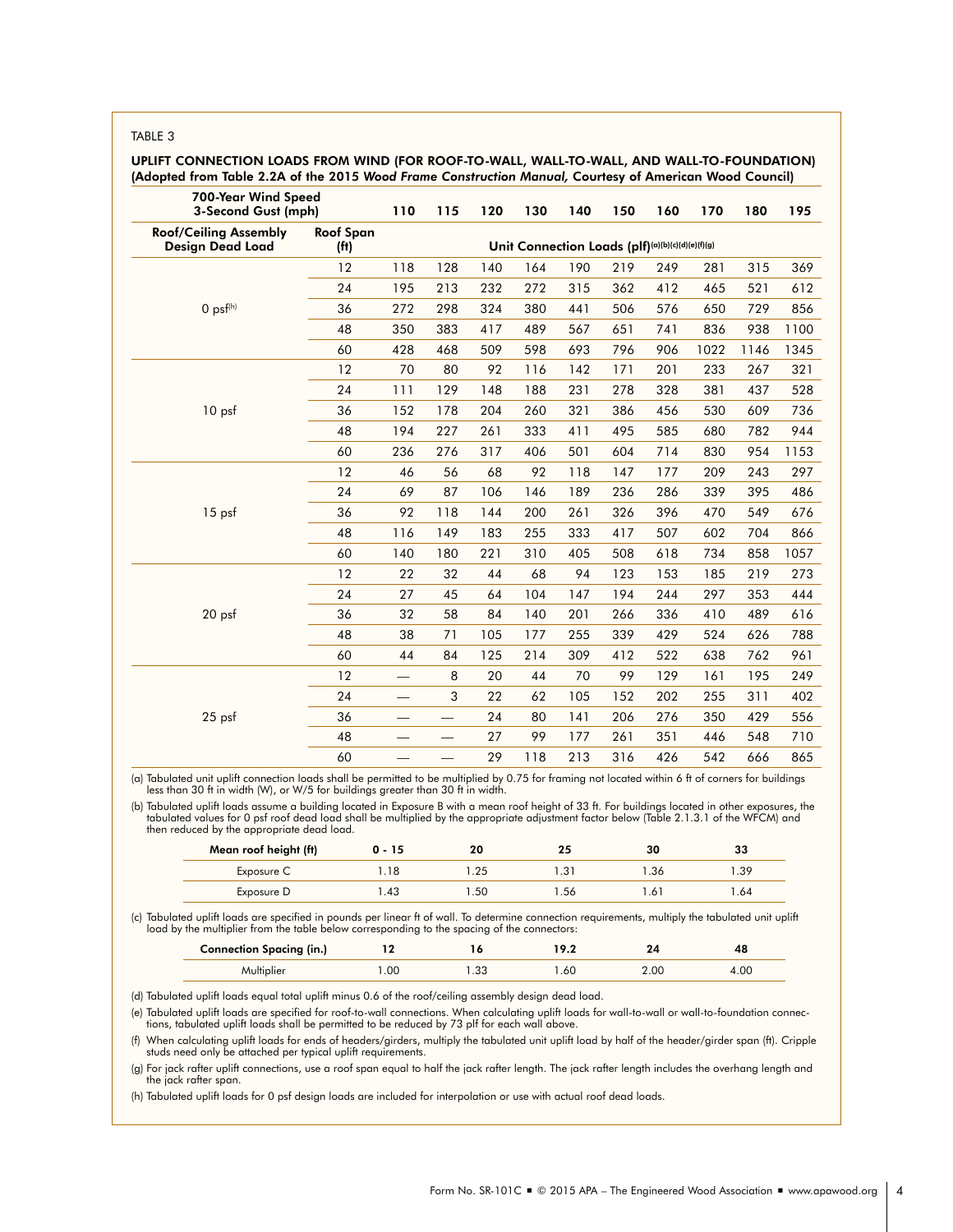#### TABLE 4

# UPLIFT CAPACITY (ALLOWABLE STRESS DESIGN) OF WOOD STRUCTURAL PANEL SHEATHING OR SIDING WHEN USED TO SIMULTANEOUSLY RESIST SHEAR AND WIND UPLIFT LOADS(a)(b) Nail Spacing Required for Shear Wall Design(c) - See Table 2 6d@6" & 12" 8d@6" & 12" 8d@4" & 12" 10d@6" & 12" Alternate Nail Spacing at Top and Bottom Plate Edges (in.), S<sup>(f)</sup> 6 4 3 6 4 3 6 4 3 6 4 3 Uplift Capacity (plf)<sup>(a)</sup> NAILS—SINGLE ROW<sup>(d)</sup> 0 84 168 0 108 216 NP 0 108 0 131 262 NAILS—DOUBLE ROW<sup>(e)</sup> 168 336 504 216 432 648 108 324 540 262 524 786

(a) The framing species shall have a published specific gravity of 0.42 (spruce-pine-fir) or greater. For framing with a specific gravity of 0.49 or greater, multiply uplift values listed in above table by 1.08.

(b) Anchor bolts shall be installed in accordance with Table 1. Nail dimensions are: 6d – 0.113" x 2," and 8d – 0.131" x 2-1/2," and  $10d - 0.148" \times 3$ .

(c) Where nail size is 6d or 8d, the tabulated uplift values are applicable to 7/16 Performance Category minimum OSB panels or 15/32 Performance Category minimum plywood with species of plies having a specific gravity of 0.49 or greater. Where nail size is 10d, the tabu-<br>lated uplift values are applicable to 15/32 Performance Category minimum OSB or ply 0.49 or greater. For plywood with other species, multiply the tabulated uplift values by 0.90.

(d) Wood structural panels shall overlap the top member of the double top plate and bottom plate by 1-1/2 inches and a single row of fasteners shall be placed 3/4 inch from the panel edge.

(e) Wood structural panels shall overlap the top member of the double top plate and bottom plate by 1-1/2 inches. Rows of fasteners shall be 1/2 inch apart with a minimum edge distance of 1/2 inch. Each row shall have nails at the specified spacing.

(f) Alternate nail spacing (S) is nail spacing that includes both the shear nailing and uplift nailing. See Figures 1 through 4.

#### 5. DESIGN EXAMPLES

A designer wants to use a conventional segmented shear wall segment for combined shear and uplift in a structure being designed for high wind. The shear on the wall segment is determined to be 420 plf and the uplift along this wall segment is 570 plf. The framing, including bottom plate, is southern pine  $(G = 0.55)$  with studs at 16 inches on center.

#### Step 1—Design the shear walls

From Table 2, using sheathing-grade wood structural panels, a 7/16 Performance Category is selected and attached with 8d nails at 4 inches on center at panel edges and 12 inches on center in the field of the panel. This yields a shear capacity of 490 plf. Note that this value may be increased to 530 plf (see Footnote e to Table 2), because the studs are spaced at 16 inches on center. 530 > 420, therefore OK.

#### Step 2—Determine the required uplift force

The uplift force is given as 570 plf.

#### Step 3—Determine combined shear and uplift nailing

From Table 4, based on 8d nails at 4 and 12 inches on center, look for any number that is larger than or equal to 570 plf. There is none. Notice, however, that a double row of nails at 3 inches on center yields a capacity of 540 plf and that Footnote a to Table 4 provides an 8 percent increase for framing with a specific gravity of 0.49 or higher 540 plf x 1.08 = 586 plf. 586 > 570, therefore OK.

The designer should specify a double row of 8d nails at 3 inches on center at top and bottom plates (see Footnote f to Table 4 and Figures 1 through 4), which satisfies the combined shear and uplift requirements for this wall segment. For the shear of 420 plf and uplift of 570 plf, this segment is required to use 5/8-inch anchor bolts spaced at 16 inches on center with 3- x 3- x 0.229-inch square steel plate washers from Table 1 (8d nails and framing G of 0.50).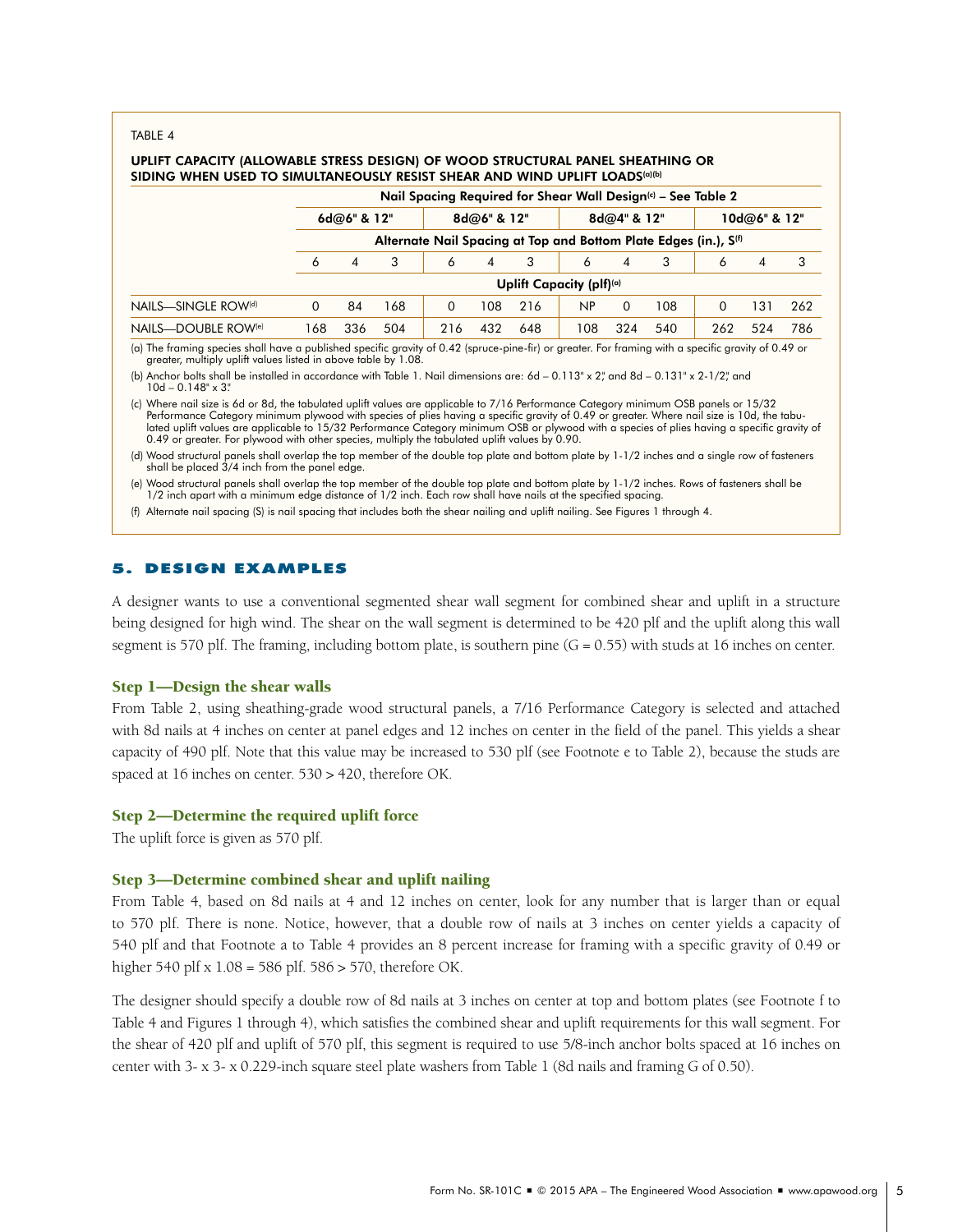Note that the designer must still size the hold down for the ends of the segmented shear wall based only on the design shear, as is done in shear walls designed for shear only. Similarly, for the perforated shear wall method, hold downs are required at the ends of the perforated wall and are designed in the same manner as walls without wind uplift. Uplift forces resulting from wind uplift at headers over windows and doors may still have to be resisted by straps or other tiedown devices as when conventionally framed.

### 6. INSTALLATION REQUIREMENTS

The installation of wood structural panel walls for resisting combined shear and wind uplift loads shall be as follows:

- **a.** Multiple rows of nails applied at panel ends and edges shall be installed in accordance with Figure 1. Panel splice that occurs across studs or horizontal framing such as rim joists shall be installed in accordance with Figure 2.
- **b.** All horizontal joints shall occur over framing or blocking and shall be attached per Figures 2, 3 and 4.
- **c.** On single-story construction, panels shall be attached to bottom plates and top member of the double top plate. Lowest plate shall be attached to foundation with minimum 5/8-inch bolts at a specified spacing with 3- x 3- x 0.229-inch steel plate washers, and with minimum embedment of 7 inches or by connectors of sufficient capacity to resist the uplift and shear loads developed in the wood structural panel sheathing or siding walls.
- **d.** On two-story construction, upper panels shall be attached to the top member of the upper double top plate and to rim joist at bottom of panel. The panel edges need not fall in the center of the rim joist. Upper attachment of lower panel shall be made to rim joist and lower attachment made to lowest plate at first-floor framing, which shall be attached to foundation with minimum 5/8-inch bolts at a specified spacing with 3- x 3- x 0.229-inch steel plate washers, and minimum embedment of 7 inches or by connectors of sufficient capacity to resist the wind uplift and shear loads developed in the wood structural panel sheathing or siding walls. When a shear and uplift connection is made at a rim joist or with an inter-story splice, the rim joists and/or splice plates must have the ability to withstand the resulting tensile stresses perpendicular to the grain. Since sawn lumber, glulam and most SCL do not have a published allowable tensile stress perpendicular to the grain, the shear and uplift connection can be made by a wood structural panel splice plate that is sandwiched between the wall sheathing/siding and the rim joist or splice plate. This wood structural panel splice plate must be of the same thickness, grade and strength axis orientation as the wall sheathing/siding material. This can be seen in Figures 5 and 6. Note that OSB or plywood rim joists are a suitable material for the shear and uplift splice connections shown in Figures 2 through 6.

 If a wood structural panel splice plate is to be used over a lumber rim joist, due to the potential for shrinkage of the lumber as it dries out, the wood structural panel splice plate shall be cut slightly under height (approximately 1/4 inch) to permit room for shrinkage of the rim joist.

- **e.** Where windows and doors interrupt wood structural panel sheathing or siding, framing anchors or connectors shall be used to resist the appropriate wind uplift loads, as required.
- **f.** Roof or upper level uplift connectors shall be installed on the same side of the wall as the sheathing to prevent twisting of the top plate due to eccentric loading. This may be accomplished by installing the roof to wall connectors (hurricane ties) on the outside of the wall beneath the wood structural panel sheathing. It is also possible to install the roof to wall connectors (hurricane ties) on the outside of the wall over the wood structural panel sheathing or to install both the roof to wall connectors (hurricane ties) and top plate to stud connectors on the inside of the wall when the recommendations of connector manufacturers, such as Simpson Strong-Tie, [\(www.](http://www.strongtie.com) [strongtie.com](http://www.strongtie.com)) are followed.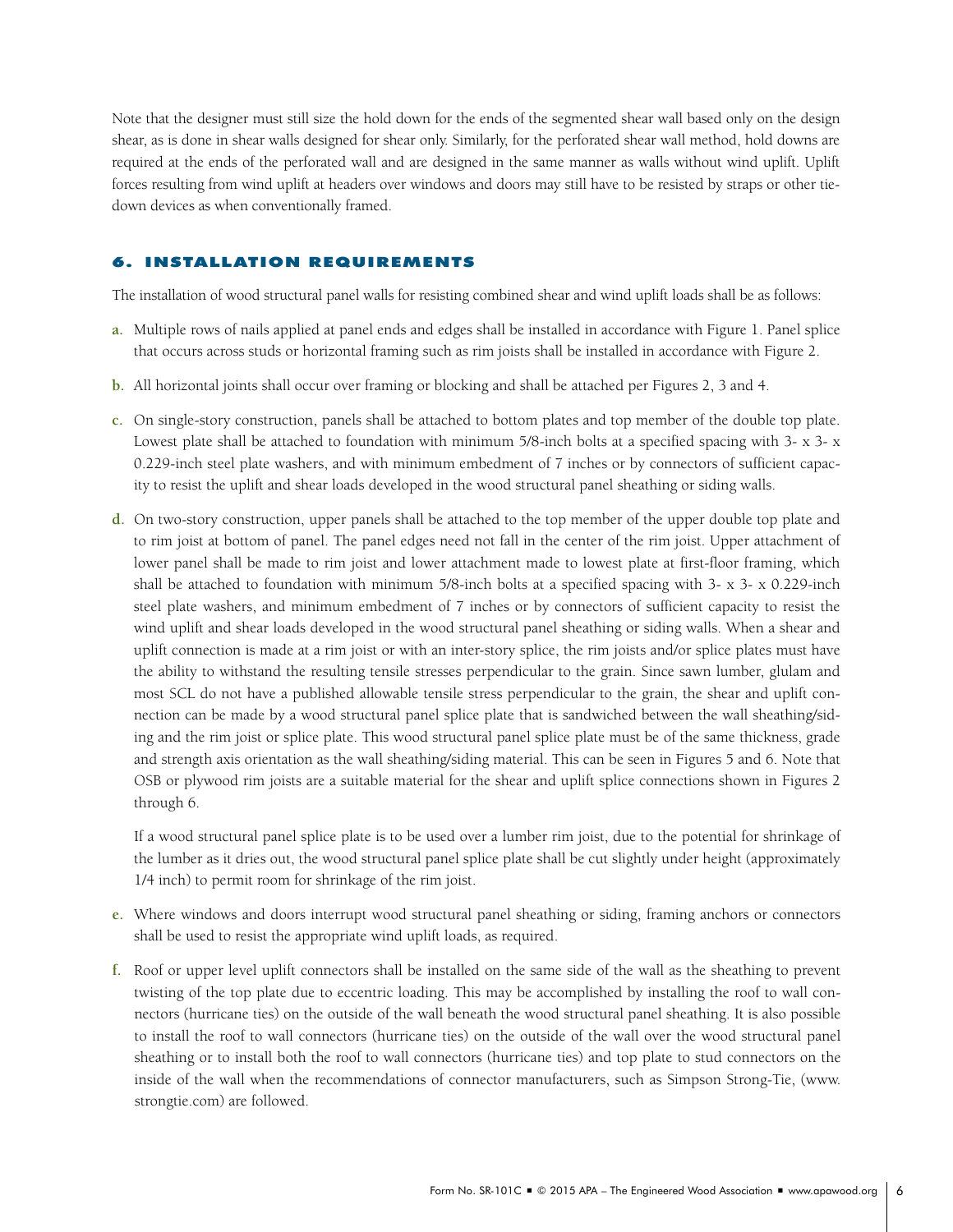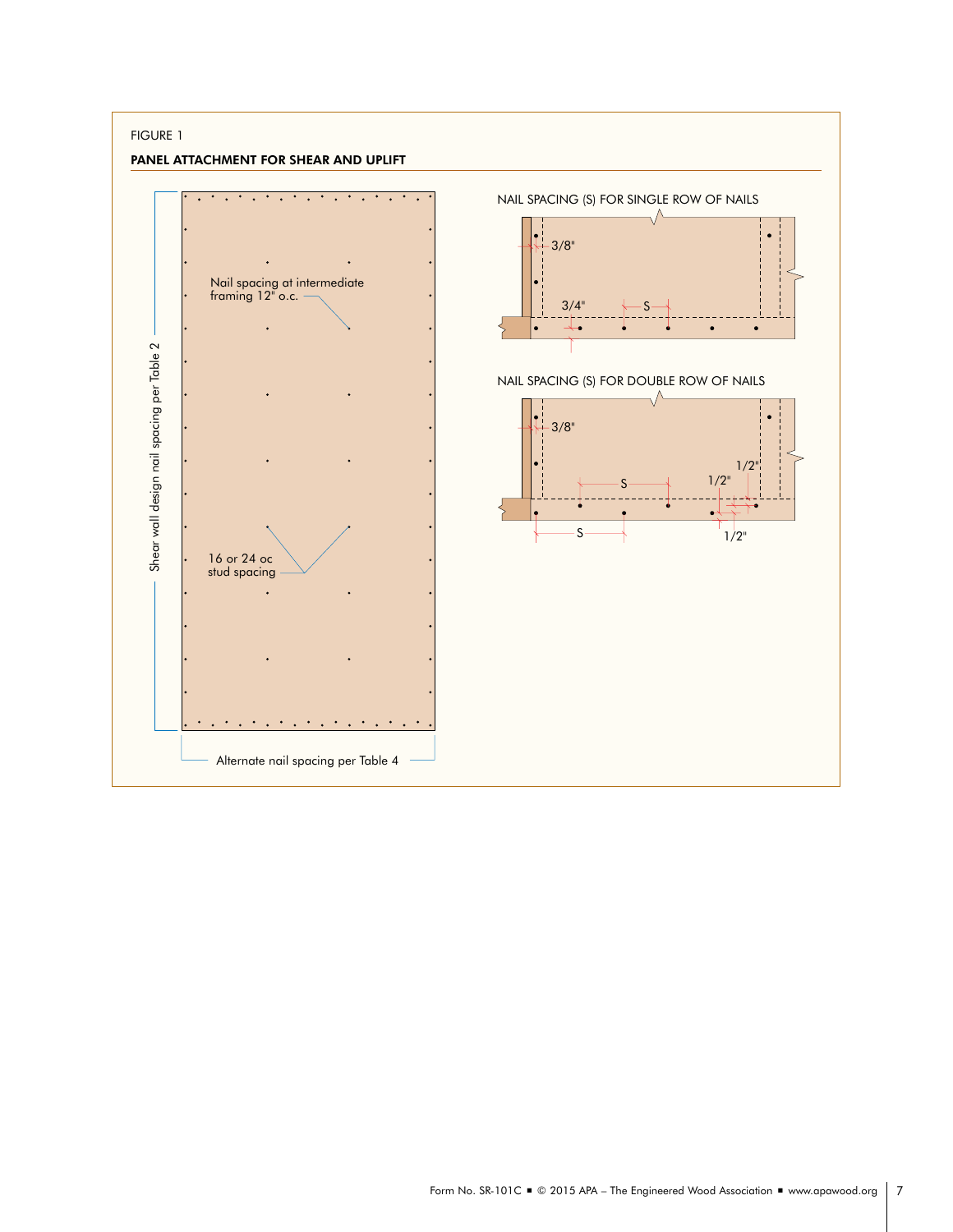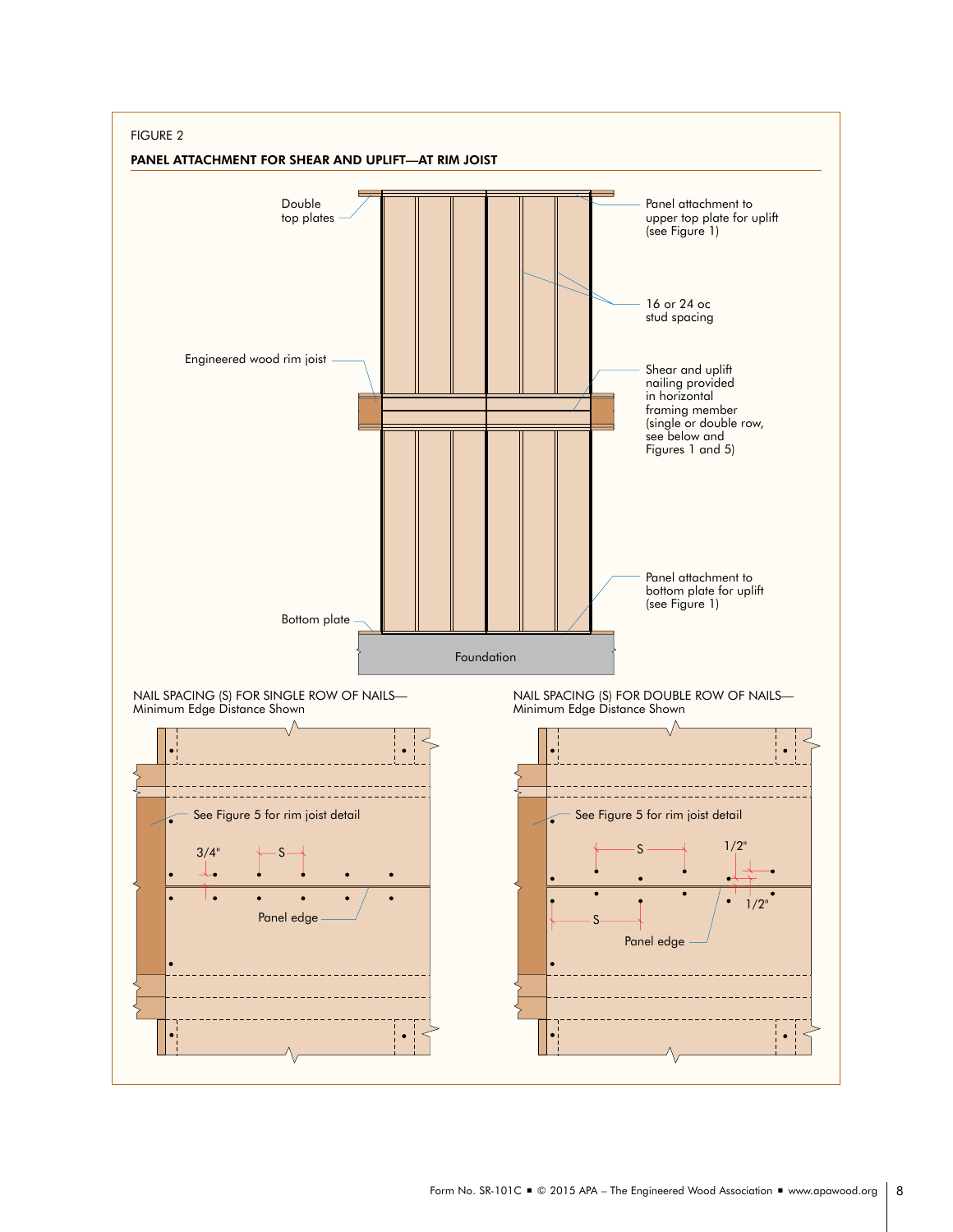![](_page_8_Figure_0.jpeg)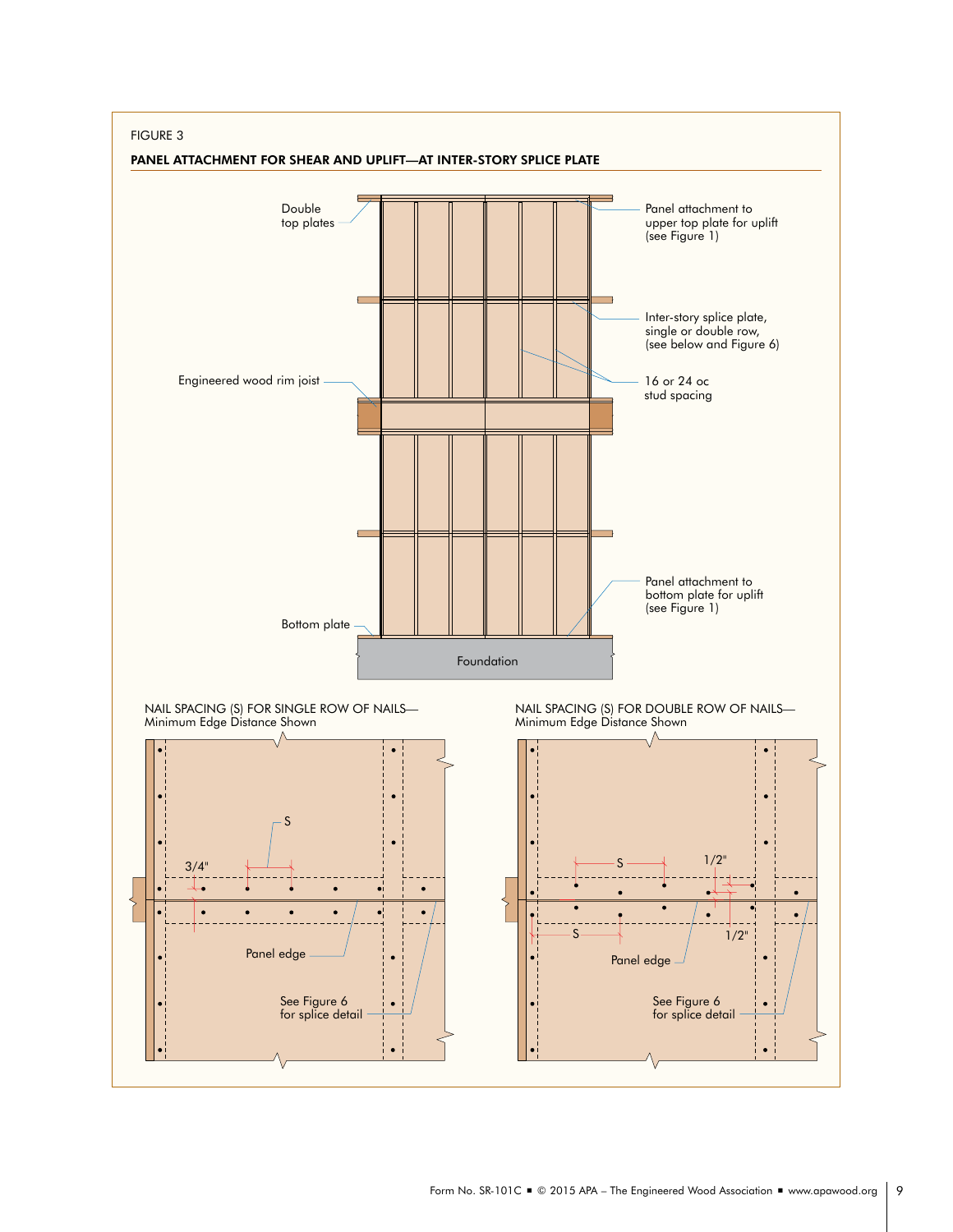![](_page_9_Figure_0.jpeg)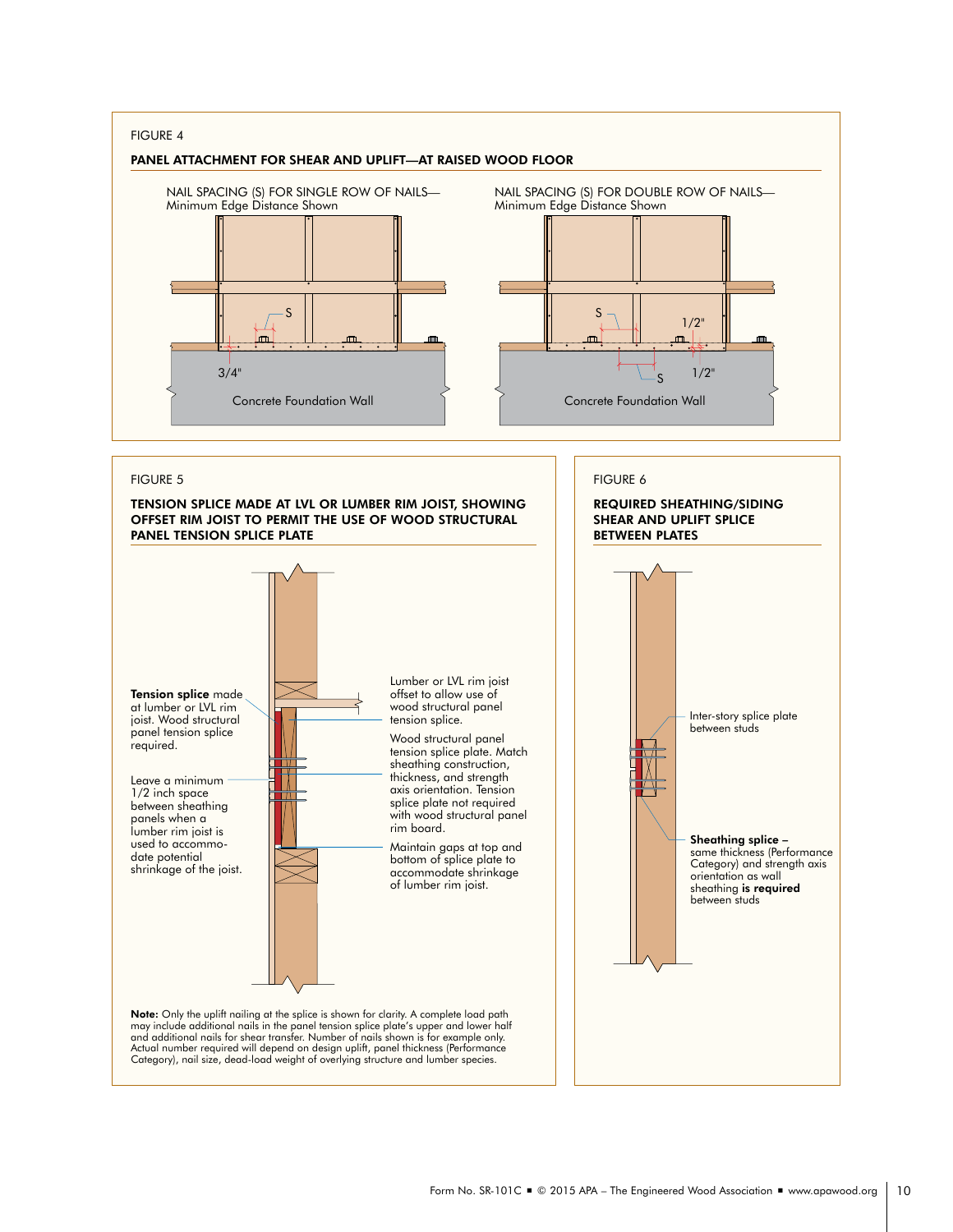**g.** When wood structural panels are used and centered over the rim joist, as shown in Figure 3, an engineered wood rim board is recommended for dimension (depth) compatibility with I-joist floor framing and low dimensional changes.

# 7. LIMITATIONS

Recommendations provided in this report are subject to the following conditions:

- **a.** The structural systems provided in this report shall be designed by a design professional qualified in wood design and installed in accordance with the installation requirements specified in this report.
- **b**. The structural systems shall be constructed with wood structural panels meeting the requirements of DOC PS 1 or PS 2 and trademarked by an approved agency required by the code.
- **c.** The structural systems shall be limited to dry service conditions where the average equilibrium moisture content for solid-sawn lumber is less than 16 percent.
- **d.** This report is subject to review in one year. The latest copy of this report can be downloaded from [www.apawood.org/resource-library](http://www.apawood.org/resource-library).